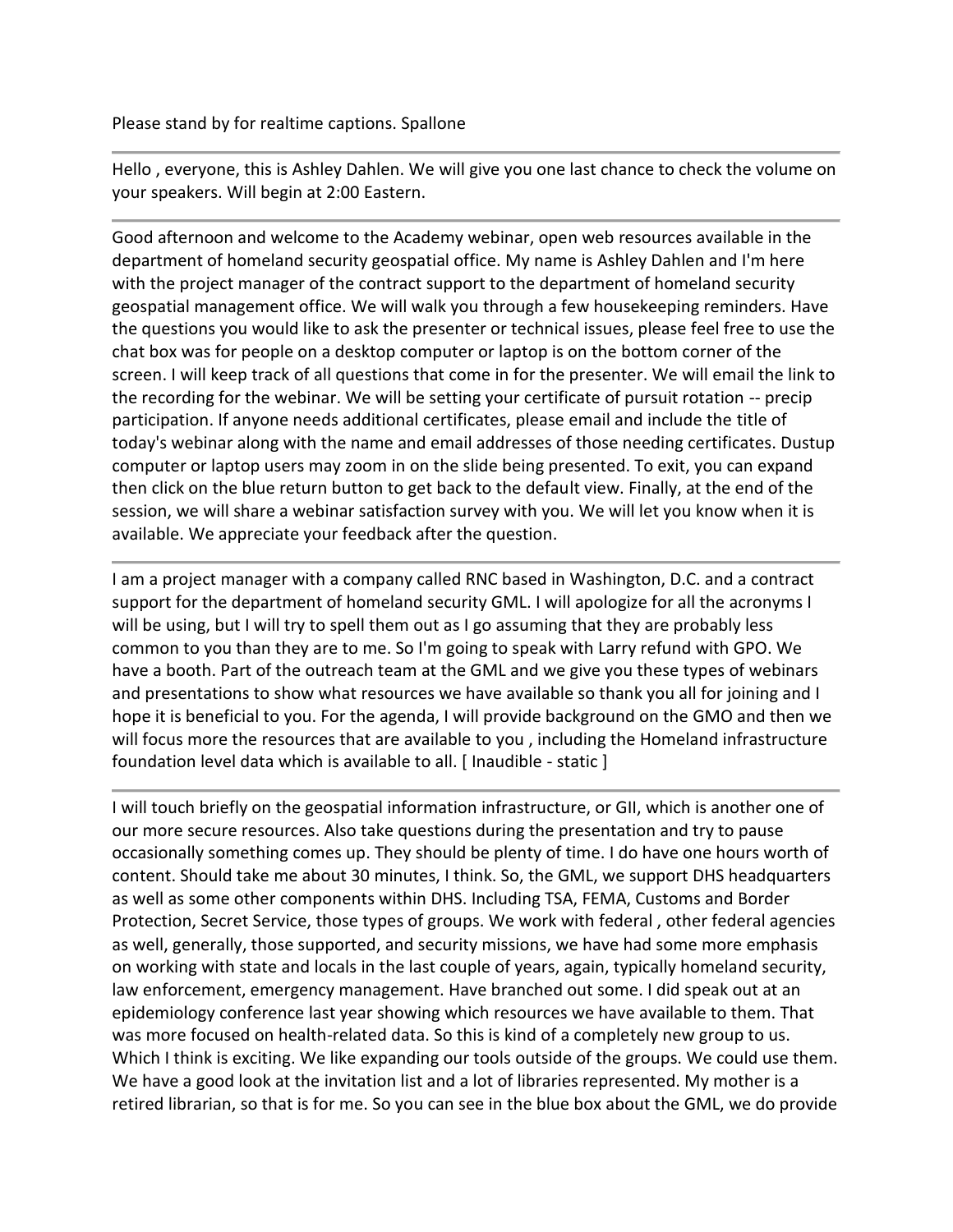tools needed for analysis, digitalization, etc., you may notice that there is nothing about us doing that because we do not. I say we don't to do the cool things. I am actually doing the air quotes when I say that. So, we do not analyze data. We do not create web applications. We do not necessarily make dashboards, but we allow others who do geospatial analysis to do that by offering the infrastructure data guidance and expertise. To support them. The infrastructure piece is in the way of mostly the GII, which allows program mapping technology , common operating applications. We are part of the Geo platform web hosting community where I will be demoing it. Supply data and allow for uploading and sharing of data, the majority of our data can be featured to partner groups as well. And we offer training resources, guidance, SLPs, support team for geospatial professionals, which I will demo later. These are just screenshots of our core capabilities. The most I will touch on is this is fairly specific to group within DHS, so I will not be presenting that. Okay, so this is the first and. Homeland infrastructure foundation level data. Remember anything, just remember that is the acronym. You might remember the term H sip. It is homeland security information program. The transition from HSIP a few years ago. Some people start. We tried to correct them. We have open, some people take of it as HSIP freedom. If you've never heard of it, don't worry about it. I might just confuse you a little bit more. So, the program is a joint partnership between DHS and the national geospatial intelligence agency or NGA to provide critical infrastructure data to the community. So NGA handles the data procurements data partners, and cueing of data. The GML posts up focuses on the posting and dissemination of data and outreach. With those two groups, it is also managed by subcommittee of federal, state, local, and tribal partners. The graphic on the left kind of describes how the mission works. Identifying requirements, inventory of data, obtaining data, any licenses, and sending them out to people. The decisions made by the subcommittee reflected to or regarding the high flow data we will get the input from the community over what is important to the. We will have quarterly subcommittee sessions. We have an annual feedback session which is pretty well attended which includes a wide variety of geospatial uses throughout the country and those decisions that are brought to us from these groups are taken very seriously and we do try to implement them as best we can. An example of that is for years, there is a push to get the national parcel data set and a couple years ago, we were able to get that. So the national parcel data available or streamed here through the web back -- what mapping. So, the subcommittee, as well as the NGA and the GML, we do not own the data, it comes to the partnership agreements. The data updates updates quarterly. Not all the data, depends on the data partners. Previously it was an annual release which has improved since then. So, it is on the open Internet and available for anyone. There is no log in required, so anyone on this call would be able to access its . It is hosted on the Geo platform utilizing RTS online. Over 300 available. You can download by save file and your database. They run GIS, like to say as a monopoly, to some extent, especially the federal government, it is important have data available to those who do not have the software. So they can be used with any program. So, the APIs are the web services. We do recommend typically for those of you if you are able to, that way the data are refreshed or maintained regularly. We do not have to be downloaded every time there updates to the data. Now, I am going to switch to a live demo. Going to share my screen. If everything works. So, please let me know if you do not see the website. And I'm hoping that the response time is pretty good. Let me know if there any problems. So, I will tell you about this top section later. We will have this on the actual data. So, data categories are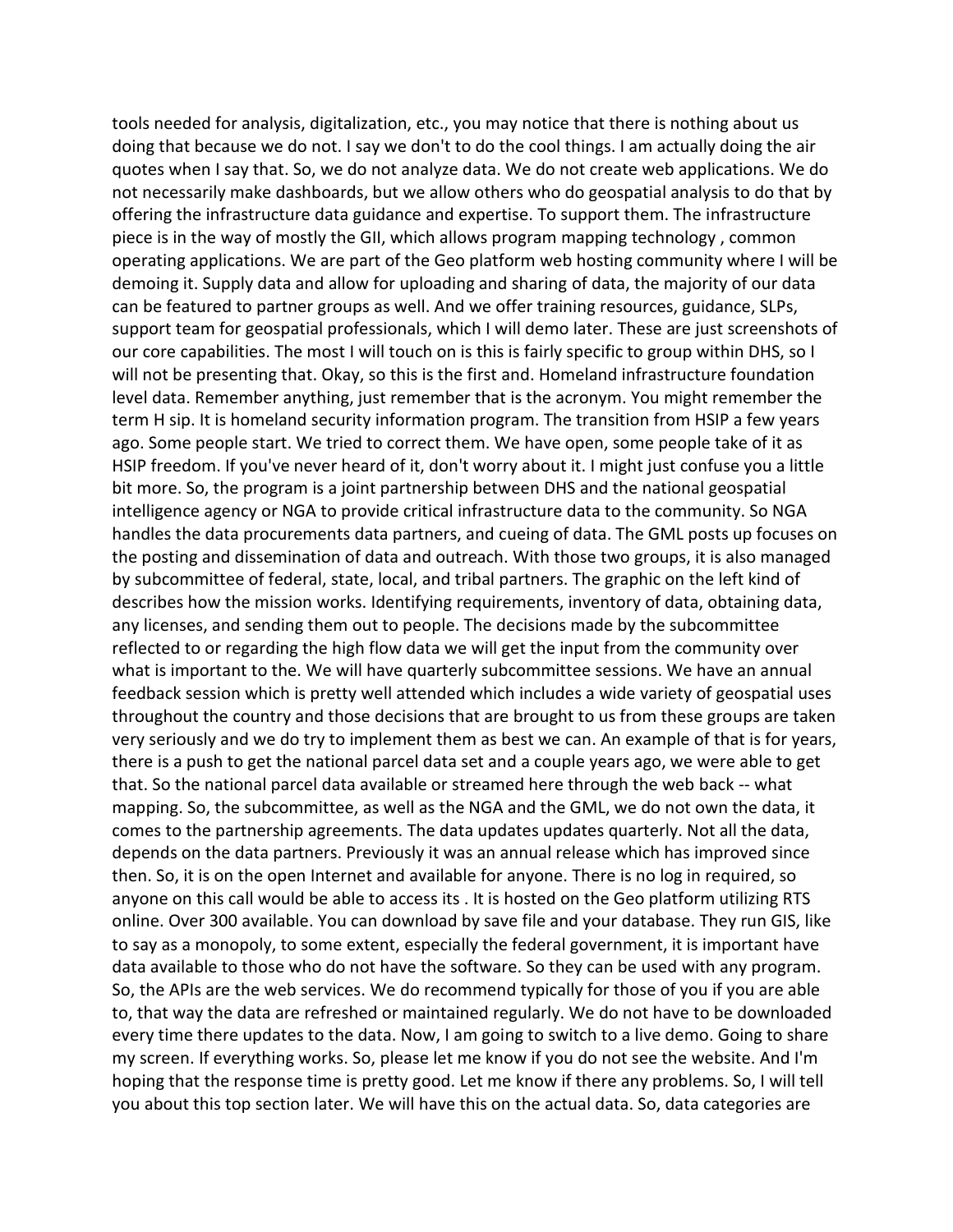grouped by what we would consider a light data. Or how data used to be delivered through HSIP and so we cup with the same theme. If you have areas where you want to focus, you can click on these groups and you can see what data are available. So, I will just scroll down a little bit. I will give you this view. There are also some filters on the side. You can use this to narrow down your selection. We do try to tag the data sets as accurately as possible, again, to help with the searchability. If you do not want to look through those, if you just have an idea of what data you are interested in, you can also view search. It looks like a lot of you are on here from colleges and universities. So, once you find the data you want, you can click on it. There is an overview provided about the future. There is metadata to go along with it. It is dependent on the data providers and you might see some who have very detailed made a data and others are very minimal. It just depends. There is a push to require them to include metadata, but they are to supply what they have available for free, usually, so it is hard to be too demanding. But that is the feedback that would typically get that the users want better metadata. So far, they have given best practices for me to data so that they will mimic that. If you look at the data tab, with the attributes, other features. You are able to sort and use of filtering using those functions, so I sorted by city , filter, so now you see only the institutions. Again, the download options are available. You also have Geo database not available. You will notice that you can download the whole data set if you would like, or because we have the filter in place, you can download the features based on the filter. And then the APIs would be the URLs that you can pull into your web mapping environment or even your desktop if you have the map. Does work very well. There is some basic mapping functionality on this. I don't know if people actually use this, but you could if you do not have anything, or if you want to look at the data, you could search the attributes. You could zoom. You could even create a map or print or save it. I have never done that, though, so I do not know how. That is an option. So back on the site, I have open. We update this when something significant happens. I do not believe it is updating all that often, but you can see that we do have a COVID-19 response which is very recent, some of the data licensing have changed because of the covered support so we have open up some of the data. There is information there as well as other major things that have happened regarding the data.

Rob, this is Ashley, we do have one question from Bruce who says, is the data also available through data.gov?

I am not sure. I know that there was a push to push data to data but I have not heard about that recently. I can get back with Bruce on that if I can get his contact information.

Okay. We have a second question that just came in from Carol. Are the attributes primarily location data or might there be other associated data?

It is dependent on the actual feature. The people of a different one. Let me pull up something randomly. And hope that it works. So, EPA emergency response. So, here you can see the various attributes. This is a weird way of looking. It just won't be the location. We will have other information pertinent to the data. I don't know how to describe that better. I have no idea if this is the right thing. I don't know what these are, but if anyone would know what EPA or know about EPA emergency response, I imagine that attributes mean something to . It is not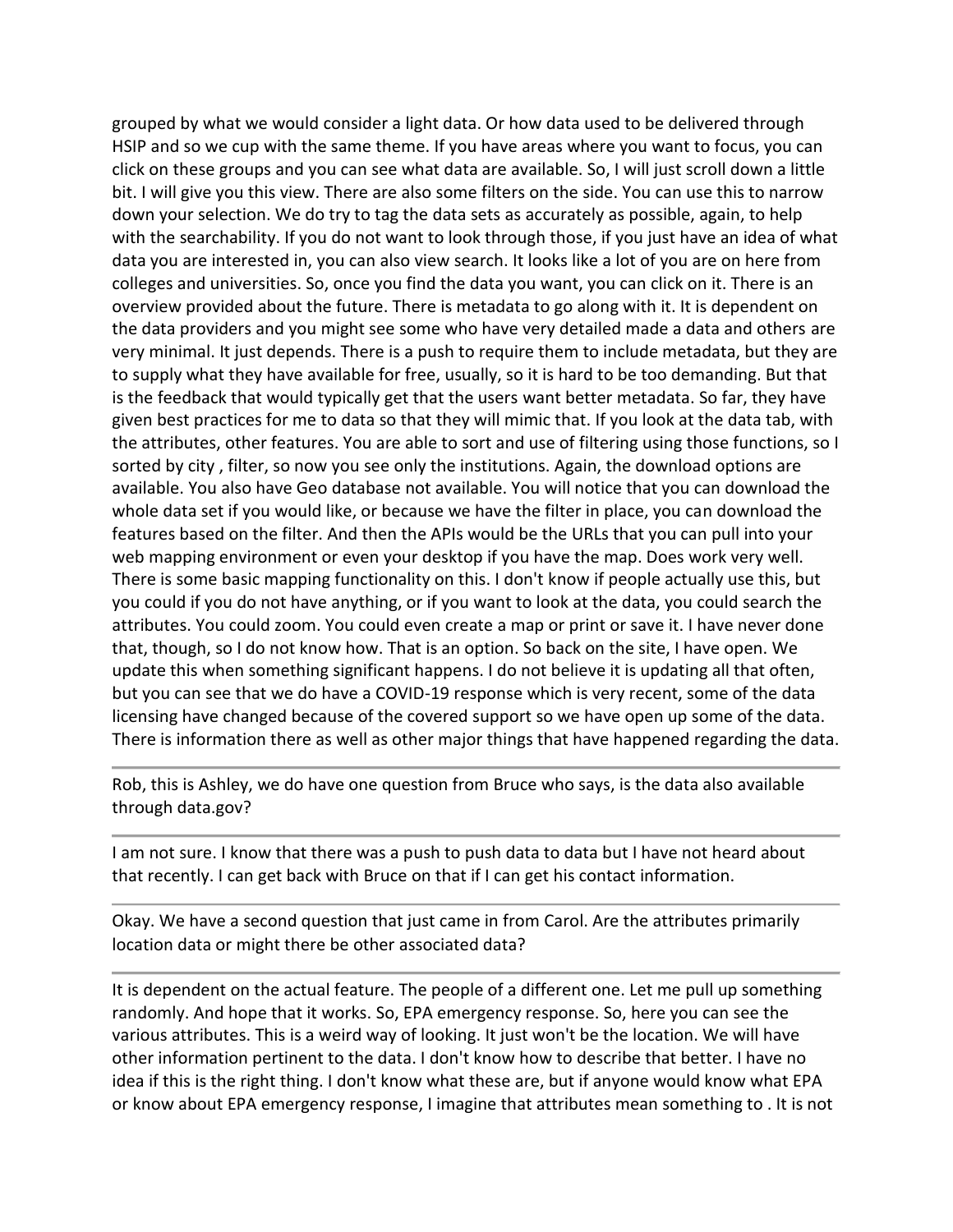just attributes, it is something significant. Sometimes I think the attributes are sensitive in nature. They will take those out. You might not get everything you want, but it is on a case-bycase situation. You might have one layer that has three attributes and you might have one that has 30. So, you can click on the feedback. We love to get feedback from you, so that would go to the team and we would take it back to the subcommittee. Sometimes it is a question we can answer. The data catalog I have already downloaded. It is and expel spreadsheets listing all the data, the open, secure, they are different levels. So, this is updated quarterly. Some people are more used to doing searches and filters within XL rather than online, this is a good way of doing that. It has good information on all the data. You can see if all of the daters are open, close, licensed, of course of the general information,, the publication date and date uploaded are fairly significant. You might see some all data, for instance, January, 2005. That may not change. So even though the data may look old, if it is something like that, you're not going to have a dates on those. Then again, you might have some other data sets that do not get updated because we do not get updates from these groups. We eventually phase out these data. But this is something to consider when you're looking. Accessing use constraints are usually tied to if it is secure. Open data will typically have no constraints at all. And, if you don't want to go to the site, you can get the URLs here. So, these would take you basically to where I showed you from the universities. If you have the catalog, you can go here and search for data and get what you need and get the URLs. I forget if I mentioned, but this is updated quarterly. Maybe more often if necessary, but generally, on a quarterly basis. So, I am going to stop sharing for now. So this is similar to open but it is on the secure environment hosted within the GII. They are 100 layers. You do have to have a homeland security information network account. You may have heard of that. I believe those in academia or groups like that have to be under some kind of grant money for funding through the federal group to easily secure these accounts. I'm not 100% sure on that, but we can help you if you think you need one or if you're interested. Secure does not necessarily mean it is sensitive data or anything that would be a threat to the public. That is something that often gets confused . It is tickly based on the licensing agreements that we have with the data providers. So, they will supply that data but only if it goes to specific individuals. They do not want it going to everyone. So that is where you see secure and licensed . It is not necessarily some secret government data. This is some updates, these are the marks. If you've never used the high flow data, by not mean much to you, but it is a decent representation of what updates happen in terms of data getting updated. You will have new data coming in, occasionally you will get data that gets moved from secure to open and then data removed as you see. The good news is, previously when data came in, you would have to argue, why should this data be open as opposed to secure? There was less push on providing data to all. Now, the case is more, if you provide data, you have to explain why it should be secure as opposed to open. The default is typically open and you have to justify why it should be secure. That is better for the consumers of the data. This provides a little bit of information about our licensing agreements. You can see federal , they get everything, and if you're contractor support, you are included in that. States are pretty good as well and then the local and tribal groups are missing a little bit. That includes restaurants, other commercial businesses, big-box stores, things like that. Basically points of interest are included in their. You will notice local is through 2019, not 2020, that is because of the licensing. We understand that is a problem, so we are working on that. Obviously, local works with state and fed for disaster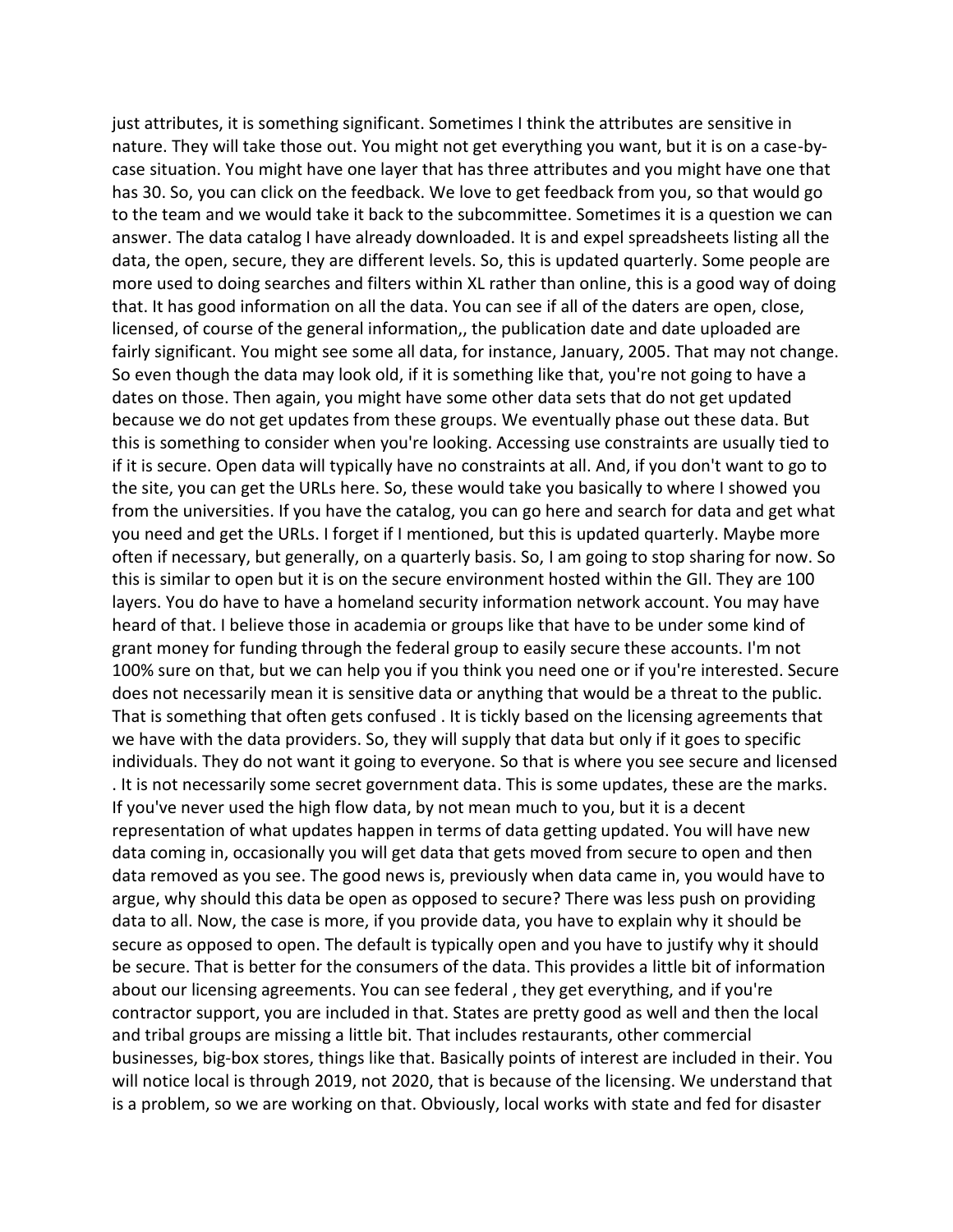so we want them to have the same type of data. Or axis in the same data, at least. For the business point does come from, I think there is enough on that. Okay, now I am moving into. Does anybody else have any questions? Is there anything in the chat?

## There is nothing in the chat at the moment.

All right. We can come back to that later if necessary but I'm going to move on to the geospatial concept of operations, so this is our attempt to catalyze how federal, state, and local partners are supporting local security mission geospatial he. The goal is to provide a gateway of trust and resources available to those in the community. So rather than googling how to find something and then getting inundated with a bunch of nonsense, the goal is to have the site where users can come in and see what is available through federal and local partners. So, we have the blue areas are more than resources. I will demo that a little bit more. Than the red areas are the areas that DHS supports and ties and the resources and how they are being used to support. This is on the open Internet and available to anyone. There are a few, there are some resources, that you have to have an account. So if you find the mother, it will take you to where you need to log in, but that is pretty rare. The website is rare open, however. Sometimes will have documents on there, but for the most part we are only pointing you were to go to get what you need. Again, with the goal of eliminating duplication of effort. If someone is doing something well, this is where you go. If someone has this data available, you can get it here. That type of idea. Originally, if it was written after the Hurricane Katrina response, different agencies working together that did not necessarily know what to do or what was expected or who fit in to what roles. After the response, they documented this in order to better respond to disaster, so for instance this should be sent to this group and these people are involved. It was very FEMA centric as those with the people involved in writing it, so this document is still available through our site. It has not been updated for a few years. The parties have kind of shifted through in the GML and it is good information specific to those who are new to the industry or not understanding geospatial and emergency management's . It is a good reference. And, I'm going to share my screen one more time. So you can see Geo Con, okay. This is the website . I don't know the URLs, honestly. I Google it or save it my favorites. They're not necessarily easy to remember. This is the page. Again, the blue areas focus on the resources available so, stakeholders is a list of those who support Homeland security geospatial he. Homeland security, including emergency that is the and anything associated. You can scroll through and see who the stakeholders are. There are links to their sites. Typically, they have a geospatial site, it will go to that. If they don't, this just the general sites. If you click on the actual group, you can also open, and go directly to what they have available through this website. So you get the URLs and some information about the different resources. And, we can go back here. So, these are basically the different resources we have grouped into specific categories. Geo data and products, which will be downloadable data, streaming data, imagery, that type of thing. The capabilities are more of the tools. It could be a portal. Modeling, dashboard, things like that. And then tradecraft would be training, opportunities, SOP, templates. And these are all kind of looking the same, basically. So, all of the Geo data and products some, see you can see that. Is a little description of what that is and then you can kind of the scroll and see what is available. It is all alphabetical, based on the name that they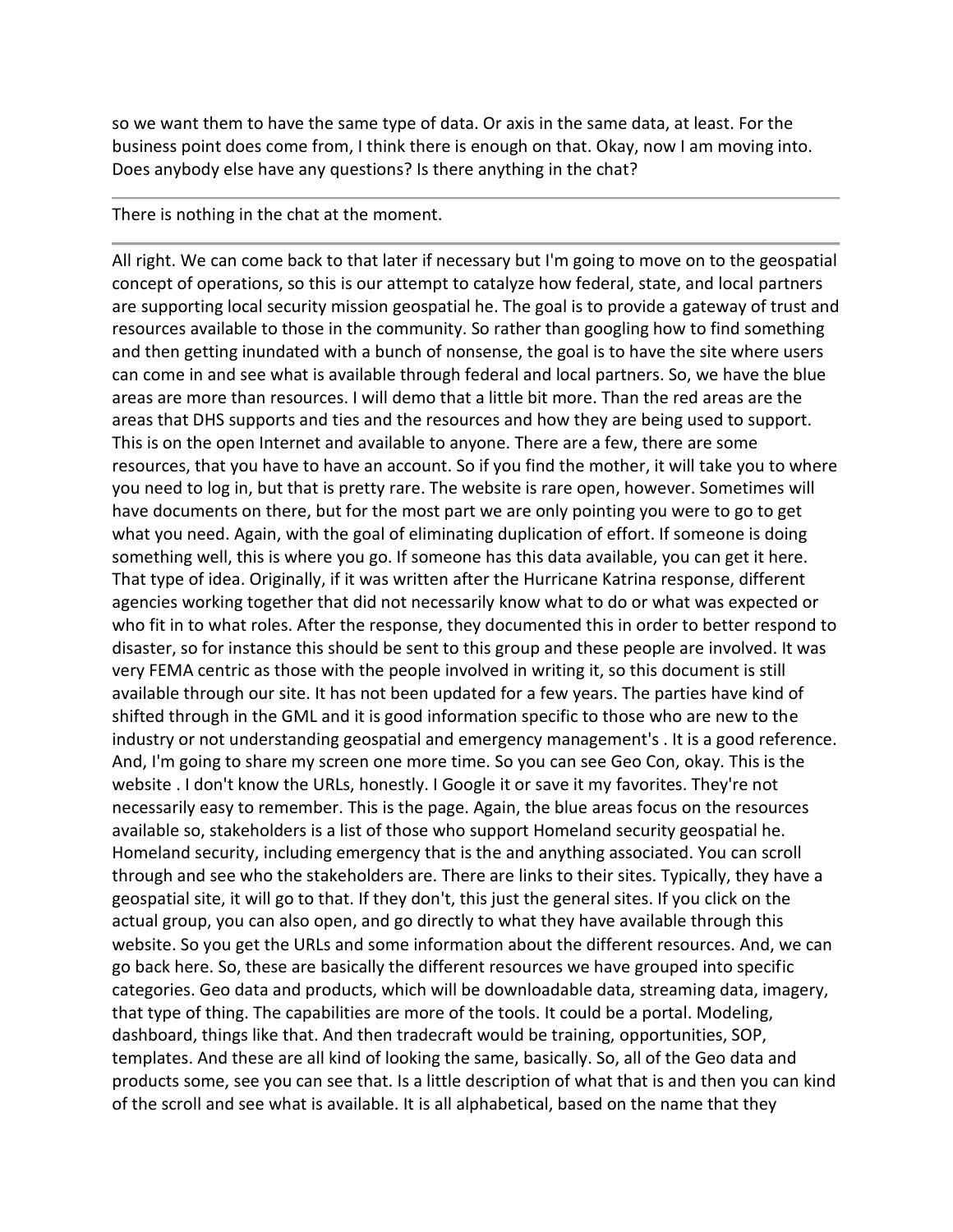provide. You can do a search. I am looking for imagery. It will pull up anything either name or tag with imagery. We do try to make the descriptions as accurate as possible. Hopefully getting them from the actual agency, but then also looking for keywords that people will want to use. Capabilities, it is the same. You can search for again, the keyword, or even the agency, if you would like, there are multiple ways to find things on the site and that is part of the goal. So now, it is pulling up everything that is associated with FEMA. One issue with the site is that there is no ability to search the entire site at once. You do have to go into specific areas. That is a problem with, we use a website design with word press and on the Geo platform, so it is just an issue we have. We are unable to get around it at this point. Are best practices are still trying to update those. You will see are fairly, honestly, a little bit dated. They are very specific. We are trying to get into best practices that are more representative of what is going on currently in terms of broader type things, so if you a credit dashboard on this type of disaster, here is a best practice for that. You would see data preparedness is something we have done somewhat recently. What are the best practices involved with data preparedness. That is in the works, I would say. Although some of the best practices there, they could be useful again. If you want to take a look. And, these red areas are the missions that DHS supports and this is more of the policy part of the website, I would say, so we talk about if you are supporting, prevent or protect or the mitigation mission, what resources are available, sorry, this is protection, so divides an overview of what protection even means. You can see who is involved and then you can see what are the tools typically used for this mission . How they are used, and then what data and products are available or are typically used for this and then trace that as well. It also provides some use case scenarios to better describe how things are being done for that mission. What groups are doing and things like that. I think I am done sharing. Okay. The GII, again, I think many of you may not have access to that or be able to access it, but I wanted to touch on it just in case. It does require having an account. Through the GII , users will have access to different applications and data. That is probably the primary reason people use the GII. There are various geocoding tools and other data as well and imagery is available through the GII also. One of the biggest benefits is it being a secure environment for securing data and applications. So the users of the GII will have their own folder, which is private, but then able to share data and products through different groups to which they belong or they could even make it public if they choose. Through the GII, you can use or create a number of standard applications including the story maps, dashboards, situational awareness apps, etc. Works with the mobile collection applications is equipped the work source, it occupies into the GII. If you're familiar with CS online, Azure Portal is very similar. The main difference is that in this astronomy to cure item. The GII is hosted on DHS service, and eventually the cloud. And that was my last main slide. You can see my contact information that I have included my company email addresses well as government email including whatever you are comfortable with. I do check both. I give the GML email address. That goes to everyone in my office. In case you do not hear from me or do not respond or I email them, you can email inbox or reach out to me. In a normal situation, I sit close to people, so I can turn around. If I cannot answer a question that you have, I can run it by this group pretty easily and get back to you. So that is only half. Thank you. I will take any kind of questions and discussions that you might have.